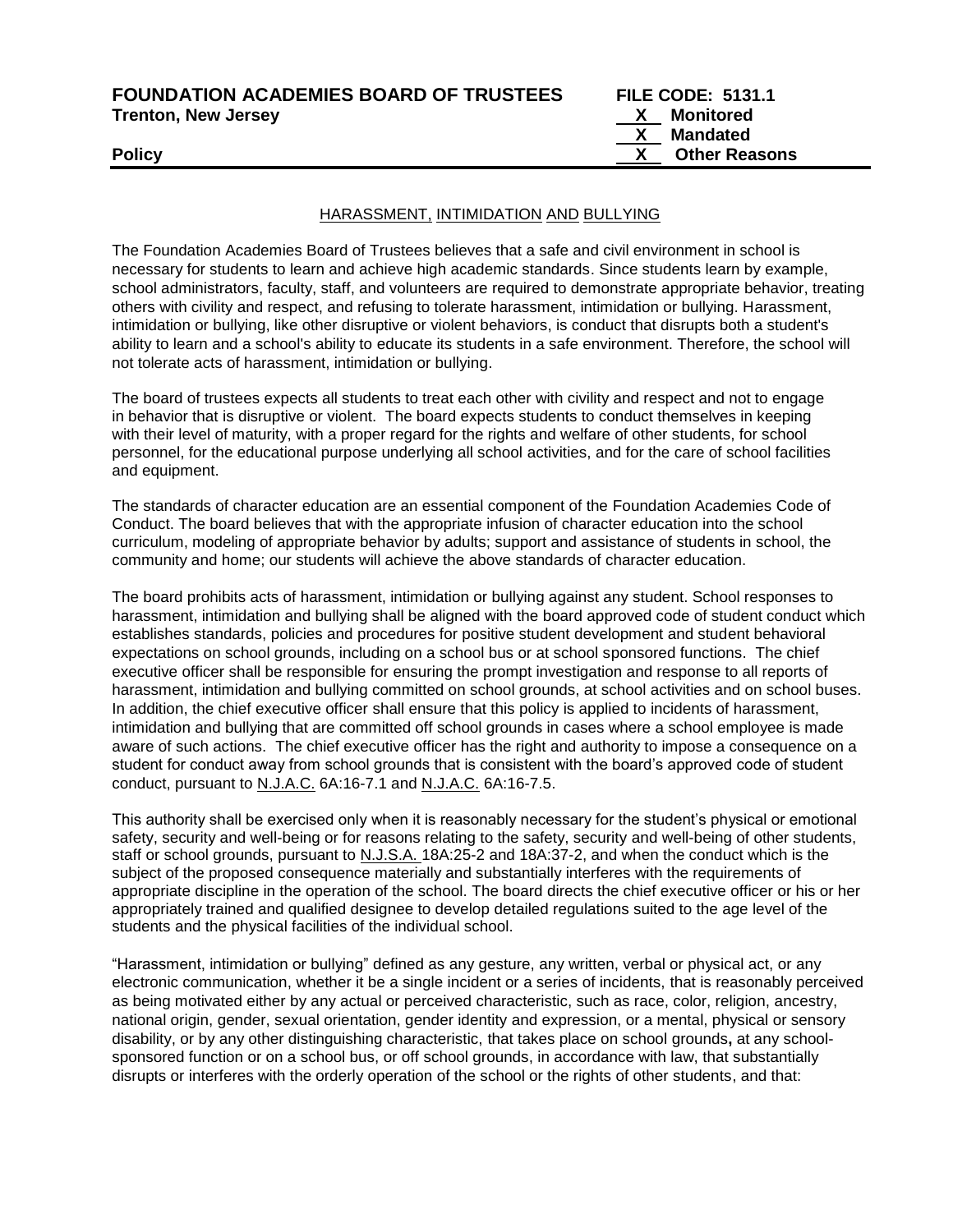- A. A reasonable person should know, under the circumstances, will have the effect of physically or emotionally harming a student or damaging the student's property, or placing a student in reasonable fear of physical or emotional harm to his/her person or damage to his/her property; or
- B. Has the effect of insulting or demeaning any student or group of students; or
- C. Creates a hostile educational environment for the student by interfering with the student's education or by severely or pervasively causing physical or emotional harm to the student.

"Bullying" is unwanted, aggressive behavior that may involve a real or perceived power imbalance.

"Electronic communication" means a communication that is transmitted by means of an electronic device, including, but not limited to a telephone, cellular phone, computer, or pager.

#### Consequences and Remedial Measures for Acts of Harassment, Intimidation or Bullying Students

Consequences and remedial measures for a student who commits an act of harassment, intimidation or bullying shall be varied and graded according to the nature of the behavior, the developmental age of the student and the student's history of problem behaviors and performance. Consequences shall be consistent with the board approved code of student conduct and N.J.A.C. 6A:16-7. Consequences for a student who commits an act of HIB shall be varied and graded according to the nature of the behavior, the nature of a student's disability, if any and to the extent relevant, the developmental age of the student, and the student's history of problem behaviors and performance. Consequences and remedial measures shall be designed to:

- A. Correct the problem behavior;
- B. Prevent another occurrence of the problem;
- C. Protect and provide support for the victim of the act; and
- D. Take corrective action for documented systemic problems related to harassment, intimidation or bullying.

Consequences and appropriate remedial actions for a student who commits an act of harassment, intimidation or bullying may range from positive behavioral interventions up to and including short and longterm suspension or expulsion, as permitted by law. The consequences and remedial measures may include, but are not limited to:

#### A. Consequences

- 1. Admonishment;
- 2. Temporary removal from the classroom;
- 3. Deprivation of privileges;
- 4. Classroom or administrative detention;
- 5. Referral to disciplinarian;
- 6. In-school suspension during the school week or the weekend;
- 7. After-school programs;
- 8. Out-of-school suspension (short-term or long-term);
- 9. Legal action; and
- 10. Expulsion.
- B. Remedial Measures
	- 1. Personal
		- a. Restitution and restoration;
		- b. Mediation;
		- c. Peer support group;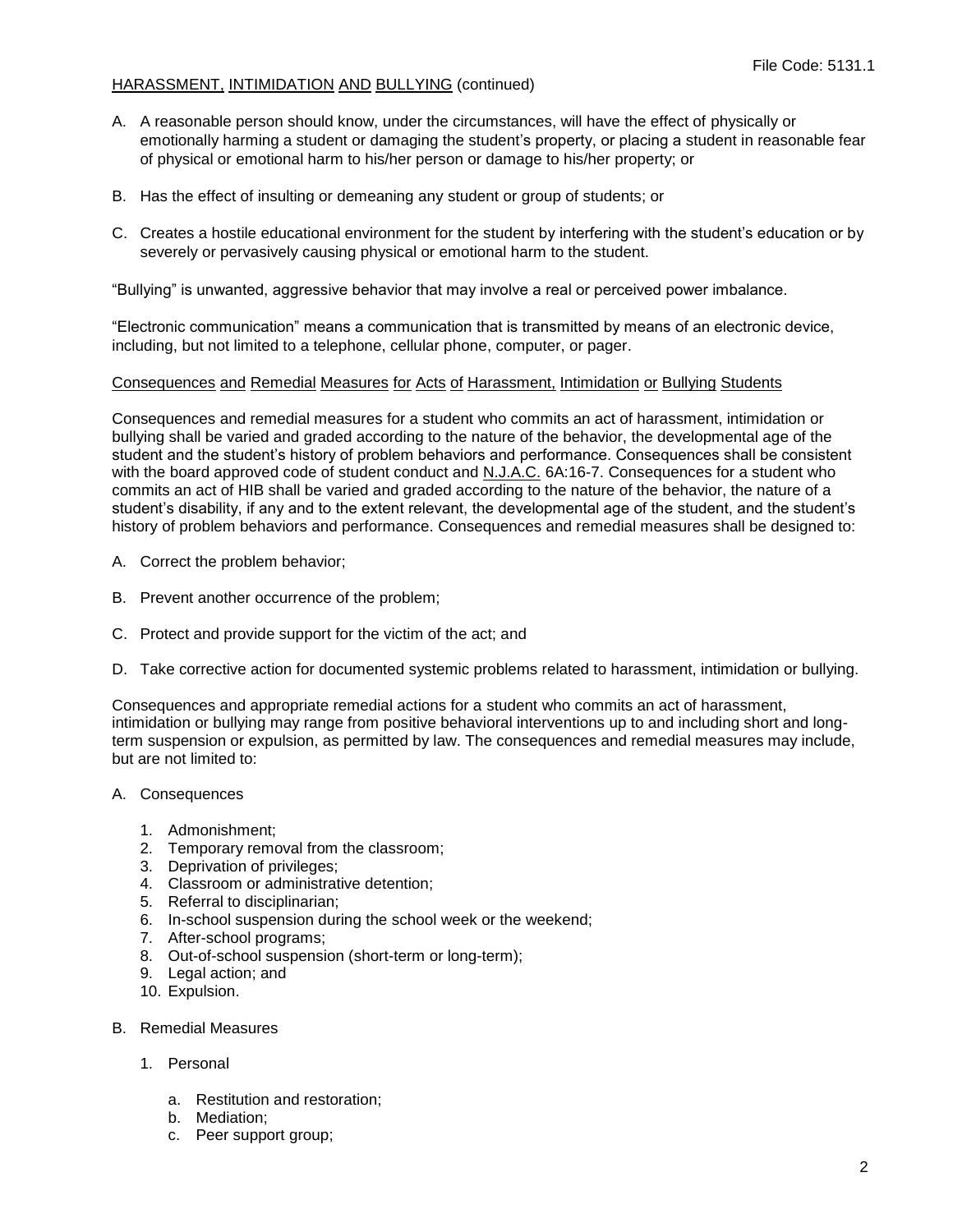- d. Recommendations of a student behavior or ethics council;
- e. Corrective instruction or other relevant learning or service experience;
- f. Supportive student interventions, including participation of the intervention and referral services team;
- g. Behavioral assessment or evaluation, including, but not limited to, a referral to the child study team, as appropriate;
- h. Behavioral management plan, with benchmarks that are closely monitored;
- i. Assignment of leadership responsibilities (e.g., hallway or bus monitor);
- j. Involvement of school disciplinarian;
- k. Student counseling;
- l. Parent conferences;
- m. Student treatment; or
- n. Student therapy.
- 2. Environmental (Classroom, School Building or School System)
	- a. School and community surveys or other strategies for determining the conditions contributing to harassment, intimidation or bullying;
	- b. School culture change;
	- c. School climate improvement;
	- d. Adoption of research-based, systemic bullying prevention programs;
	- e. School policy and procedures revisions;
	- f. Modifications of schedules;
	- g. Adjustments in hallway traffic;
	- h. Modifications in student routes or patterns traveling to and from school;
	- i. Supervision of students before and after school, including school transportation;
	- j. Targeted use of monitors (e.g., hallway, cafeteria, locker room, playground, school perimeter, bus);
	- k. Teacher aides;
	- l. Small or large group presentations for fully addressing the behaviors and the responses to the behaviors;
	- m. General professional development programs for certificated and non-certificated staff;
	- n. Professional development plans for involved staff;
	- o. Disciplinary action for school staff who contributed to the problem;
	- p. Supportive institutional interventions, including participation of the intervention and referral services team;
	- q. Parent conferences;
	- r. Family counseling;
	- s. Involvement of parent-teacher organizations.

Classified students are subject to the same disciplinary procedures as nondisabled students and may be disciplined in accordance with their IEP. However, before disciplining a classified student, it must be determined that:

A. The student's behavior is not primarily caused by his/her educational disability;

B. The program that is being provided meets the student's needs.

#### **Staff**

Consequences and appropriate remedial actions for any staff member who commits an act of harassment, intimidation or bullying may range from positive behavioral interventions up to disciplinary charges which could result in suspension or termination. The consequences and remedial measures may include, but are not limited to:

A. Consequences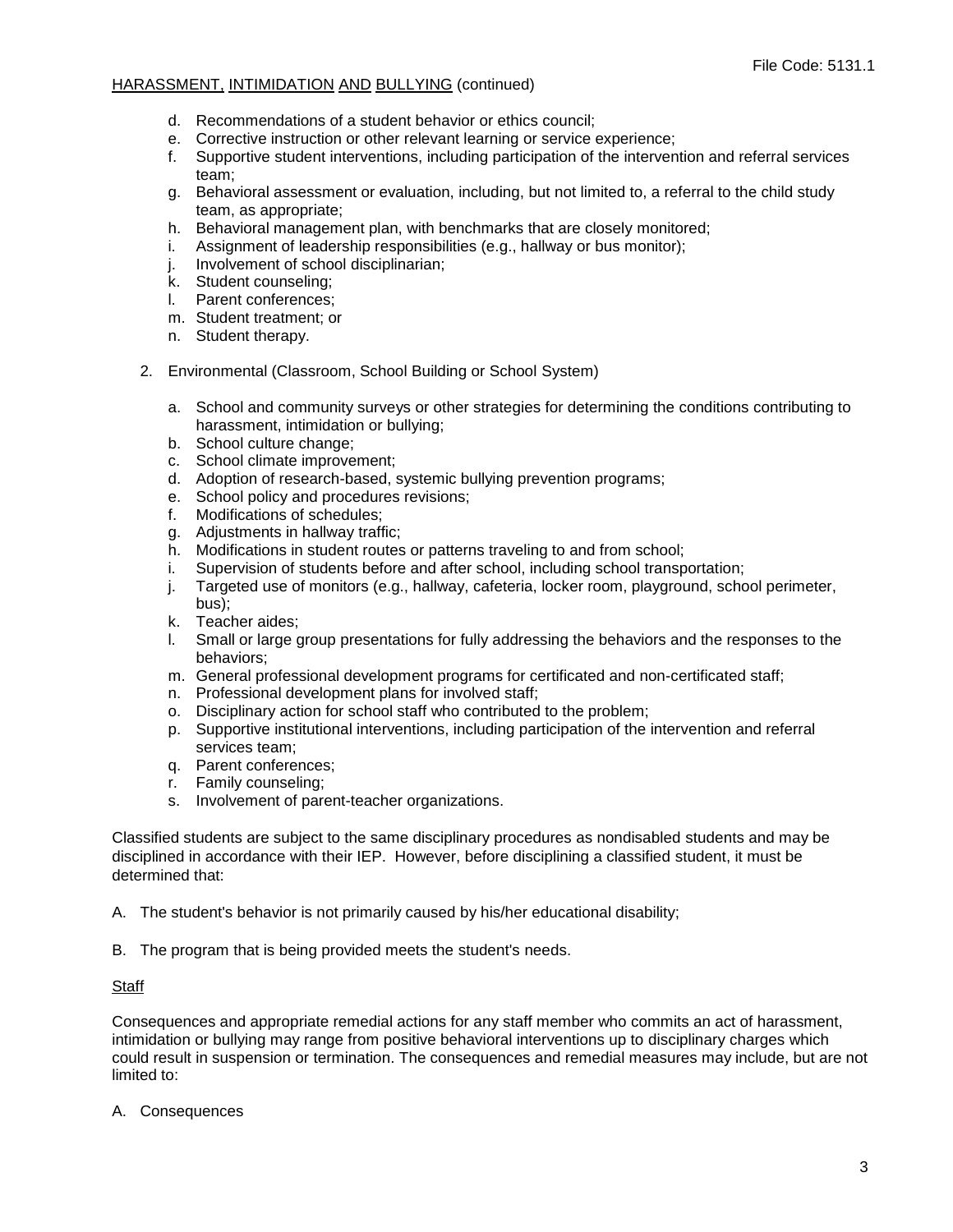- 1. Admonishment;
- 2. Temporary removal from the classroom;
- 3. Deprivation of privileges;
- 4. Referral to disciplinarian;
- 5. Withholding of Increment
- 6. Suspension;
- 7. Legal action; and
- 8. Termination.

### B. Remedial Measures

- 1. Personal
	- a. Restitution and restoration;
	- b. Mediation;
	- c. Support group;
	- d. Recommendations of behavior or ethics council;
	- e. Corrective action plan;
	- f. Behavioral assessment or evaluation;
	- g. Behavioral management plan, with benchmarks that are closely monitored;
	- h. Involvement of school disciplinarian;
	- i. Counseling;
	- j. Conferences;
	- k. Treatment; or
	- l. Therapy.
- 2. Environmental (Classroom, School Building or School System)
	- a. School and community surveys or other strategies for determining the conditions contributing to harassment, intimidation or bullying;
	- b. School culture change;
	- c. School climate improvement;
	- d. Adoption of research-based, systemic bullying prevention programs;
	- e. School policy and procedures revisions;<br>f. Modifications of schedules:
	- Modifications of schedules;
	- g. Supervision;
	- h. Small or large group presentations for fully addressing the behaviors and the responses to the behaviors;
	- i. General professional development programs for certificated and non-certificated staff;
	- j. Professional development plans for involved staff;
	- k. Disciplinary action;
	- l. Supportive institutional interventions, including participation of the intervention and referral services team;
	- m. Conferences;
	- n. Counseling.

# Reporting Harassment, Intimidation and Bullying Behavior

The chief executive officer, principal and/or their designee shall be responsible for receiving complaints alleging violations of this policy.

The board shall allow reports to be anonymous, but no formal disciplinary action shall be based solely on an anonymous report. Any school employee, board member, contracted service provider, student, visitor or volunteer who has witnessed, or has reliable information that a student has been subject to harassment, intimidation or bullying, must report the incident to the building principal or his/her designee.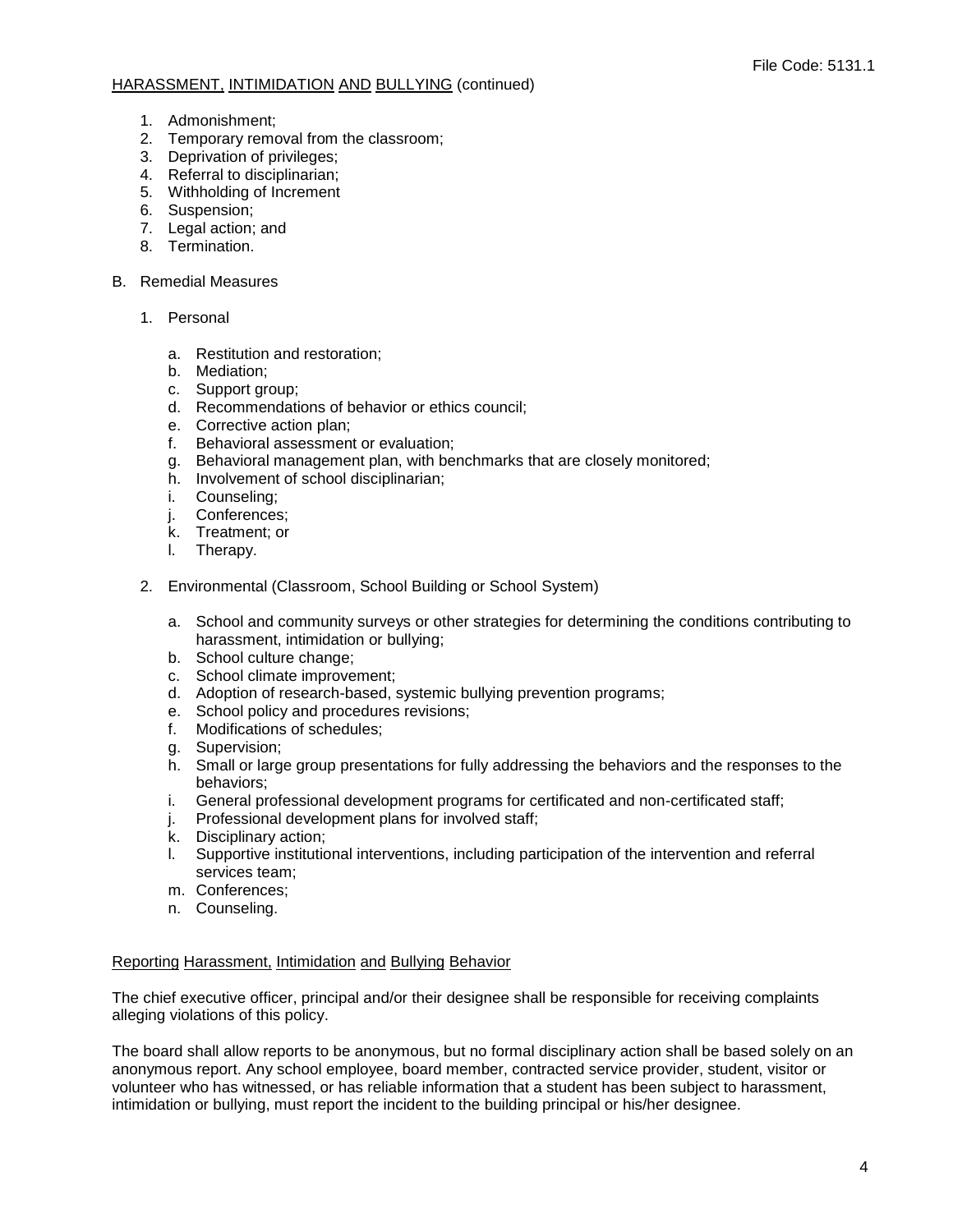The following procedures shall apply to the reporting of incidents of harassment, intimidation and bullying:

- A. All acts of harassment, intimidation, or bullying shall be reported verbally to the school principal on the same day when the school employee or contracted service provider witnessed or received reliable information regarding any such incident;
- B. The principal shall inform the parents or guardians of all students involved in the alleged incident, and may discuss, as appropriate, the availability of counseling and other intervention services; and
- C. All acts of harassment, intimidation, or bullying shall be reported in writing to the school principal within two school days of when the school employee or contracted service provider witnessed or received reliable information that a student had been subject to harassment, intimidation, or bullying.

A board member, school employee, contracted service provider, student or volunteer who has witnessed, or has reliable information that a student has been subject to, harassment, intimidation or bullying shall report the incident to the building principal and any appropriate school official, or to any school administrator or safe schools resource officer, who shall immediately initiate the school's procedures concerning school bullying.

A board member or a school employee who promptly reports an incident of harassment, intimidation or bullying, to the appropriate school official designated by the school's policy, or to any school administrator or safe schools resource officer, and who makes this report in compliance with the procedures in this policy, shall be immune from a cause of action for damages arising from any failure to remedy the reported incident.

A school administrator who receives a report of harassment, intimidation, or bullying from a school employee, and fails to initiate or conduct an investigation, or who should have known of an incident of harassment, intimidation, or bullying and fails to take sufficient action to minimize or eliminate the harassment, intimidation, or bullying, may be subject to disciplinary action.

#### School Anti-Bullying Coordinator

The chief executive officer shall appoint a school anti-bullying coordinator. The chief executive officer shall make every effort to appoint an employee of the school to this position. The school anti-bullying coordinator shall:

- A. Be responsible for coordinating and strengthening the school's policies to prevent, identify, and address harassment, intimidation, and bullying of students;
- B. Collaborate with school anti-bullying specialist, the board of trustees, and the chief executive officer to prevent, identify, and respond to harassment, intimidation, and bullying of students in the school;
- C. Provide data, in collaboration with the chief executive officer, to the Department of Education regarding harassment, intimidation, and bullying of students; and
- D. Execute such other duties related to school harassment, intimidation, and bullying as requested by the chief executive officer.

The school anti-bullying coordinator shall meet at least twice a school year with the school anti-bullying specialist to discuss and strengthen procedures and policies to prevent, identify, and address harassment, intimidation, and bullying in the school.

#### School Anti-Bullying Specialist

The principal in each school shall appoint a school anti-bullying specialist. When a school guidance counselor, school psychologist, or another individual similarly trained is currently employed in the school, the principal shall appoint that individual to be the school anti-bullying specialist. If no individual meeting these criteria is currently employed in the school, the principal shall appoint a school anti-bullying specialist from currently employed school personnel. The school anti-bullying specialist shall: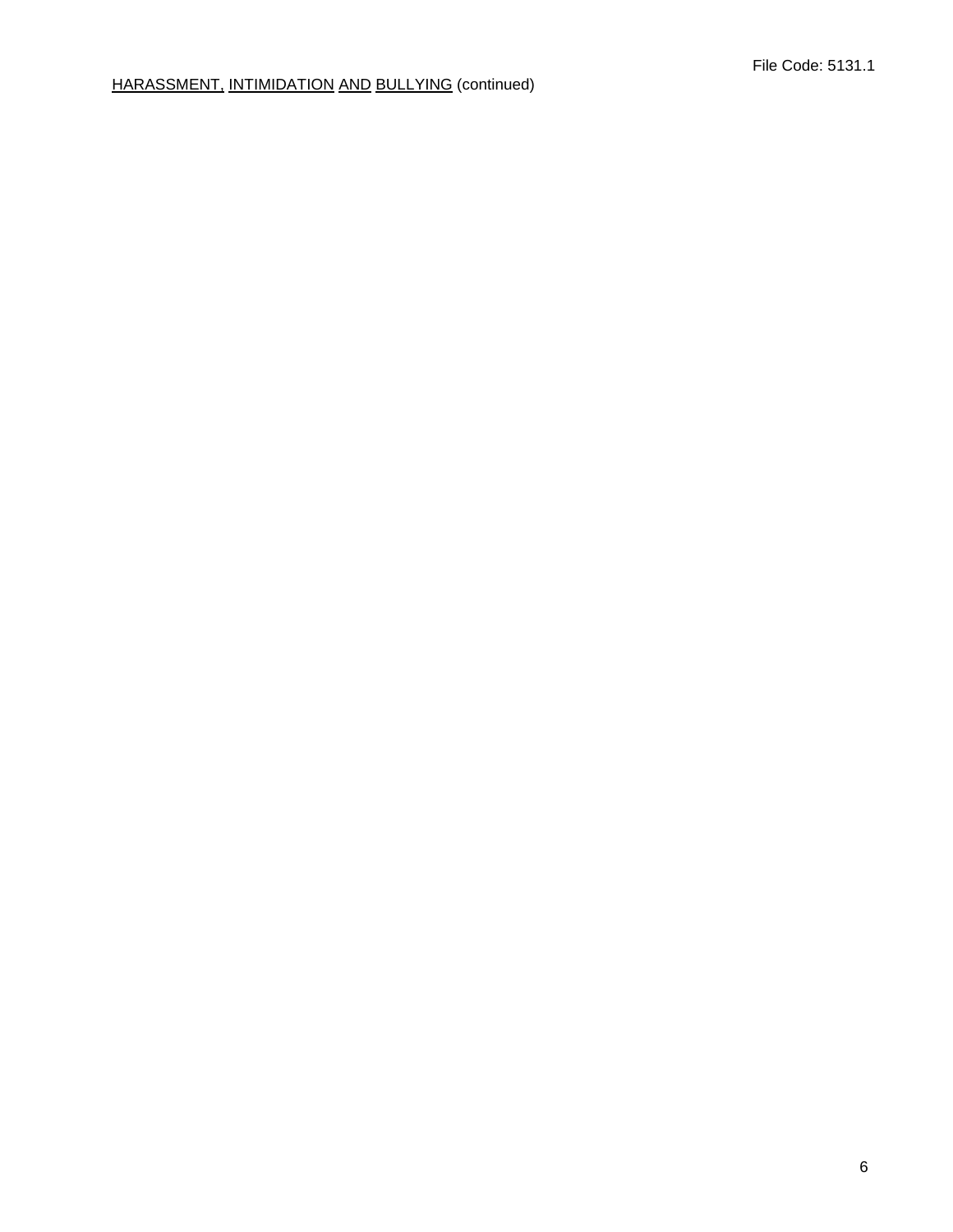- A. Chair the school safety and climate team;
- B. Lead the investigation of incidents of harassment, intimidation, and bullying in the school; and
- C. Act as the primary school official responsible for preventing, identifying, and addressing incidents of harassment, intimidation, and bullying in the school.

#### School Safety and Climate Team

The school shall form a school safety and climate team to develop, foster, and maintain a positive school climate by focusing on the on-going, systemic process and practices in the school and to address school climate issues such as harassment, intimidation, or bullying. The school safety and climate team shall meet at least two times per school year.

The school safety and climate team shall be appointed by the principal and consist of the principal or his or her designee who, if possible, shall be a senior administrator; a teacher in the school; the school anti-bullying specialist; a parent of a student in the school; and other members to be determined by the principal. The school anti-bullying specialist shall serve as the chair of the school safety and climate team.

The school safety and climate team shall:

- A. Receive any complaints of harassment, intimidation, or bullying of students that have been reported to the principal;
- B. Receive copies of any report prepared after an investigation of an incident of harassment, intimidation, or bullying;
- C. Identify and address patterns of harassment, intimidation, or bullying of students in the school;
- D. Review and strengthen school climate and the policies of the school in order to prevent and address harassment, intimidation, or bullying of students;
- E. Educate the community, including students, teachers, administrative staff, and parents, to prevent and address harassment, intimidation, or bullying of students;
- F. Participate in the training required pursuant to the provisions of (N.J.S.A.18A:37-13 et seq.) and other training which the principal or the school anti-bullying coordinator may request;
- G. Execute such other duties related to harassment, intimidation, and bullying as requested by the principal or school anti-bullying coordinator.

No parent/guardian who is a member of the school safety and climate team shall:

- A. Receive complaints of harassment, intimidation or bullying of students that have been reported to the principal;
- B. Receive copies of reports prepared after an investigation of a harassment, intimidation or bullying incident;
- C. Identify and address patterns of harassment, intimidation or bullying of students; or
- D. Participate in any other activities of the team which may compromise the confidentiality of a student.

#### Investigating Reported Harassment, Intimidation and Bullying

All reported incidents of harassment, intimidation and bullying shall be investigated promptly and in accordance with law and the following procedures: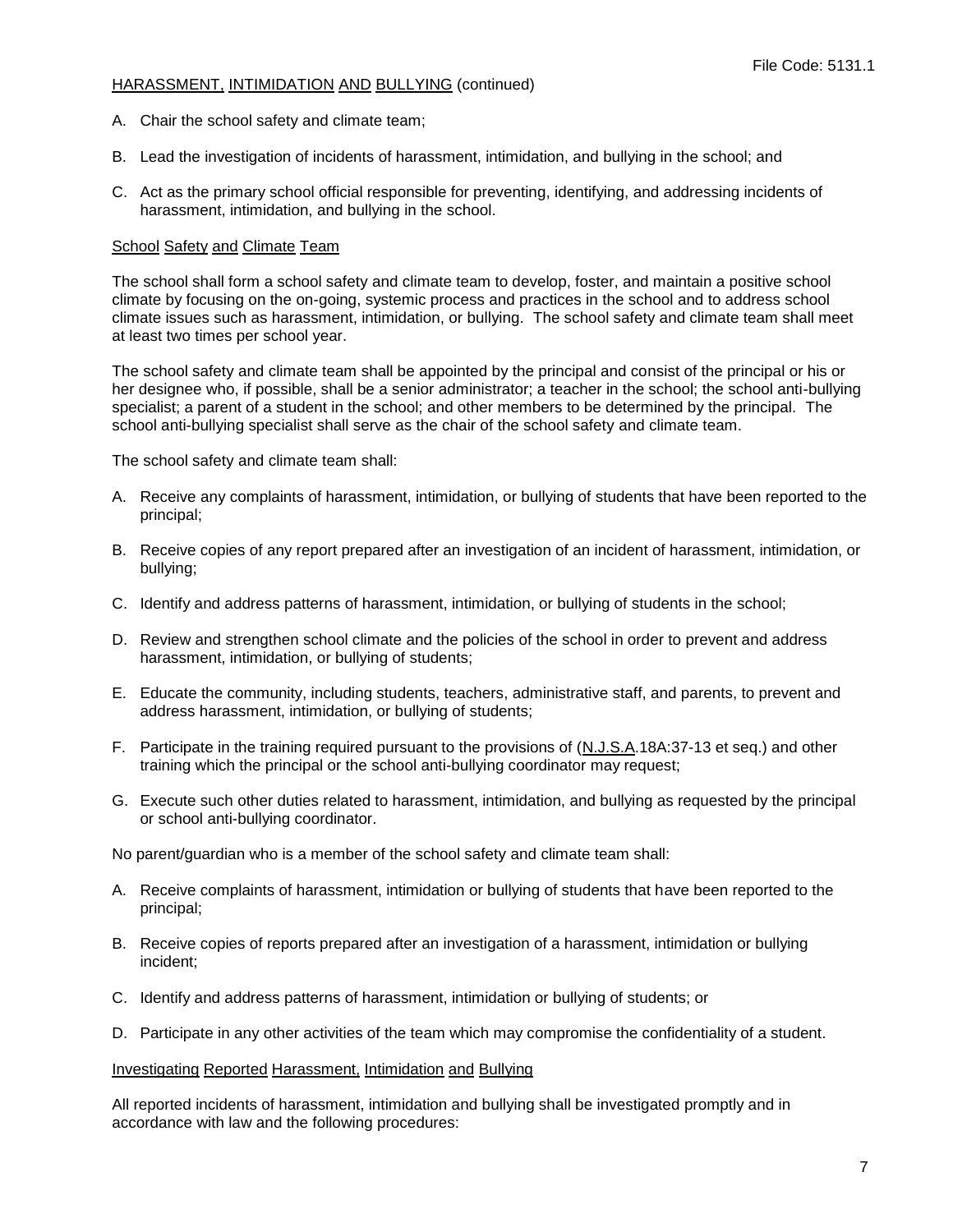- A. All reports of HIB acts will be reported to the principal the same day a school staff member, contractor, or volunteer personally witnesses an act of HIB or receives reliable information indicating that a HIB act occurred.
- B. As soon as possible following any verbal report of HIB to the principal, the principal must inform the parents of all suspected student offenders and student victims by phone and document the call.
- C. Prior to initiating an investigation, the Principal or designee, in consultation with the Anti-Bullying Specialist, may make a preliminary determination as to whether the reported incident or complaint, assuming all facts presented are true, is a report within the scope of the N.J.S.A. 18A:37-14.
- D. All investigations shall be thorough and complete, and documented in writing, and shall include, but not be limited to:
	- 1. Taking of statements from victims, witnesses and accused;
	- 2. Careful examination of the facts;
	- 3. Support for the victim; and
	- 4. Determination if alleged act constitutes a violation of this policy.
- E. The investigation shall be initiated by the principal or the principal's designee within one school day of the report of the incident and shall be conducted by a school anti-bullying specialist. The principal may appoint additional personnel who are not school anti-bullying specialists to assist in the investigation.
- F. The investigation shall be completed as soon as possible, but not later than 10 school days from the date of the written report of the incident of harassment, intimidation, or bullying. In the event that there is information relative to the investigation that is anticipated but not yet received by the end of the 10-day period, the school anti-bullying specialist may amend the original report of the results of the investigation to reflect the information.
- G. Investigations of complaints concerning adult conduct shall not be investigated by a member of the same bargaining unit as the individual who is the subject of the investigation. The Anti-Bullying Specialist shall not participate in an investigation regarding their supervisor or anyone at a higher administrative level. The Anti-Bullying coordinator will complete any investigations involving supervisors and higher administrative staff.
- H. The results of the investigation shall be reported to the chief executive officer within two school days of the completion of the investigation, and in accordance with law and board policy. The chief executive officer may initiate intervention services, establish training programs to reduce harassment, intimidation, or bullying and enhance school climate, impose discipline, order counseling as a result of the findings of the investigation, or take or recommend other appropriate action.
- I. The results of each investigation shall be reported to the board of trustees no later than the date of the next board meeting following the completion of the investigation, and include:
	- 1. Any services provided;
	- 2. Training established;
	- 3. Discipline imposed; or
	- 4. Other action taken or recommended by the chief executive officer.
- J. The chief executive officer or his or her designee shall ensure that parents or guardians of the students who are parties to the investigation shall receive information about the investigation. When providing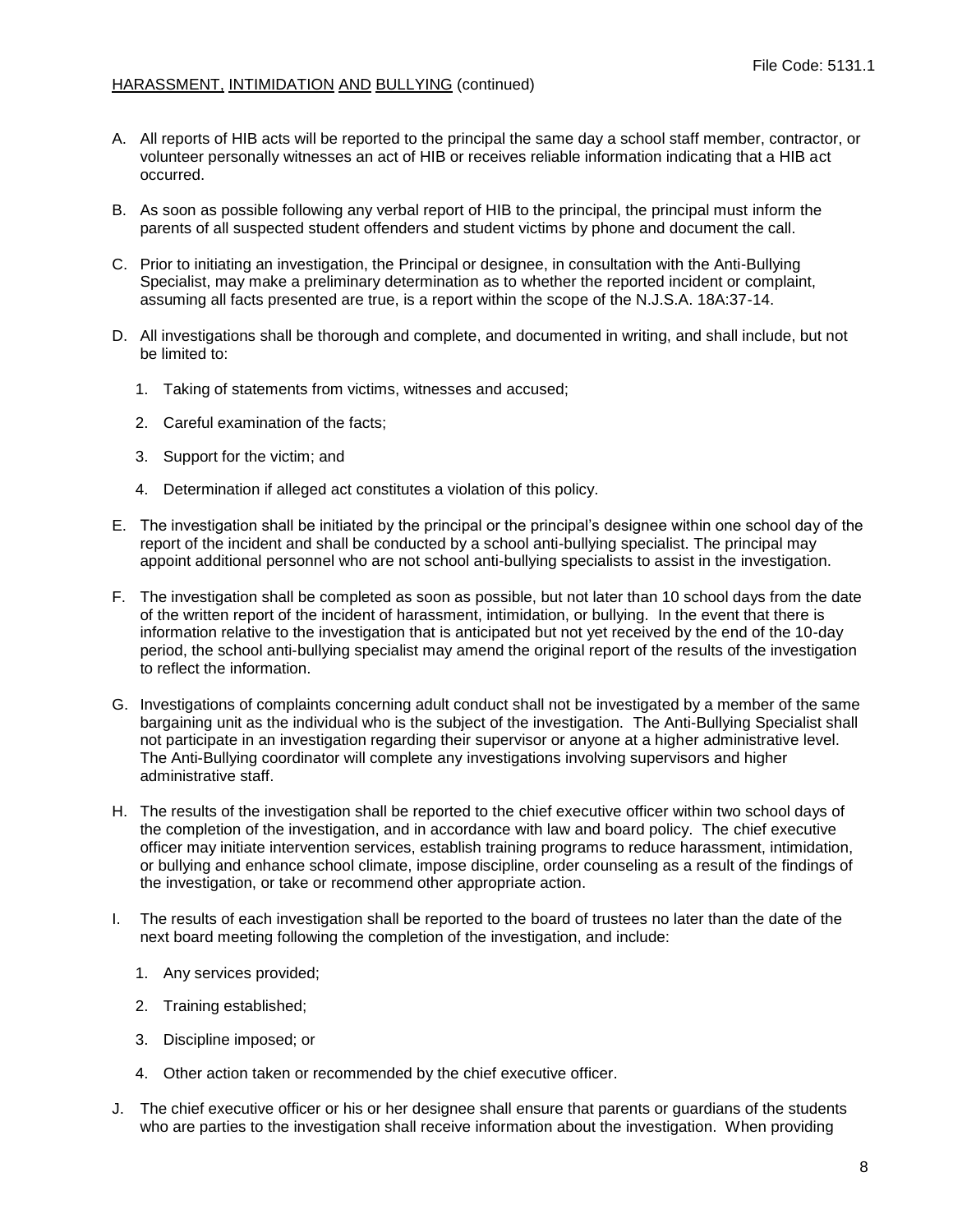notification to parents of all students involved, the Principal shall continue to take into account the circumstances of the incident, including the actual or perceived category motivating the alleged offense. This information shall be provided in writing within 5 school days after the results of the investigation are reported to the board and include:

- 1. The nature of the investigation;
- 2. Whether the school found evidence of harassment, intimidation, or bullying; or
- 3. Whether discipline was imposed or services provided to address the incident of harassment, intimidation, or bullying.
- K. Alleged incidents of harassment, intimidation, and bullying involving Foundation Academy Charter School students placed in approved private schools for students with disabilities that take place at the student's school, on the school bus, at school-sponsored functions, and off school grounds shall be thoroughly investigated. Investigations will be carried out by the Anti-Bullying Specialist in conjunction with the approved private school and the sending schools for other students involved. The Foundation Academy Charter School Board of Trustees shall hear all associated parental appeals for any such investigation.

#### Range of Ways to Respond to Harassment, Intimidation or Bullying

The board of trustees recognizes that some acts of harassment, intimidation or bullying may be isolated incidents requiring that the school officials respond appropriately to the individuals committing the acts and provide support programs for victims. Other acts may be so serious or parts of a larger pattern of harassment, intimidation or bullying that they require a response either at the classroom, school building or school levels or by law enforcement officials.

In considering whether a response beyond the individual is appropriate, the administrator shall consider the nature and circumstances of the act, the degree of harm, the nature and severity of the behavior, past incidences or past or continuing patterns of behavior, and the context in which the alleged incident(s) occurred. Institutional (i.e., classroom; school building; school system) responses include:

- A. School and community surveys;
- B. Mailings;
- C. Focus groups;
- D. Adoption of research-based bullying prevention program models;
- E. Training for certificated and non-certificated staff;
- F. Participation of parents and other community members and organizations;
- G. Small or large group presentations for staff, students, and the community for fully addressing a positive school climate and culture as well as the issues surrounding harassment, intimidation and bullying in the school community; and
- H. The involvement of law enforcement officers, including school resource officers.

For every incident of harassment, intimidation or bullying, the school shall respond to the individual who committed the act. Responses may include:

A. Individual responses can include positive behavioral interventions (e.g., peer mentoring, short-term counseling, life skills groups) and punitive actions (e.g., detention, in-school or out-of-school suspension, expulsion);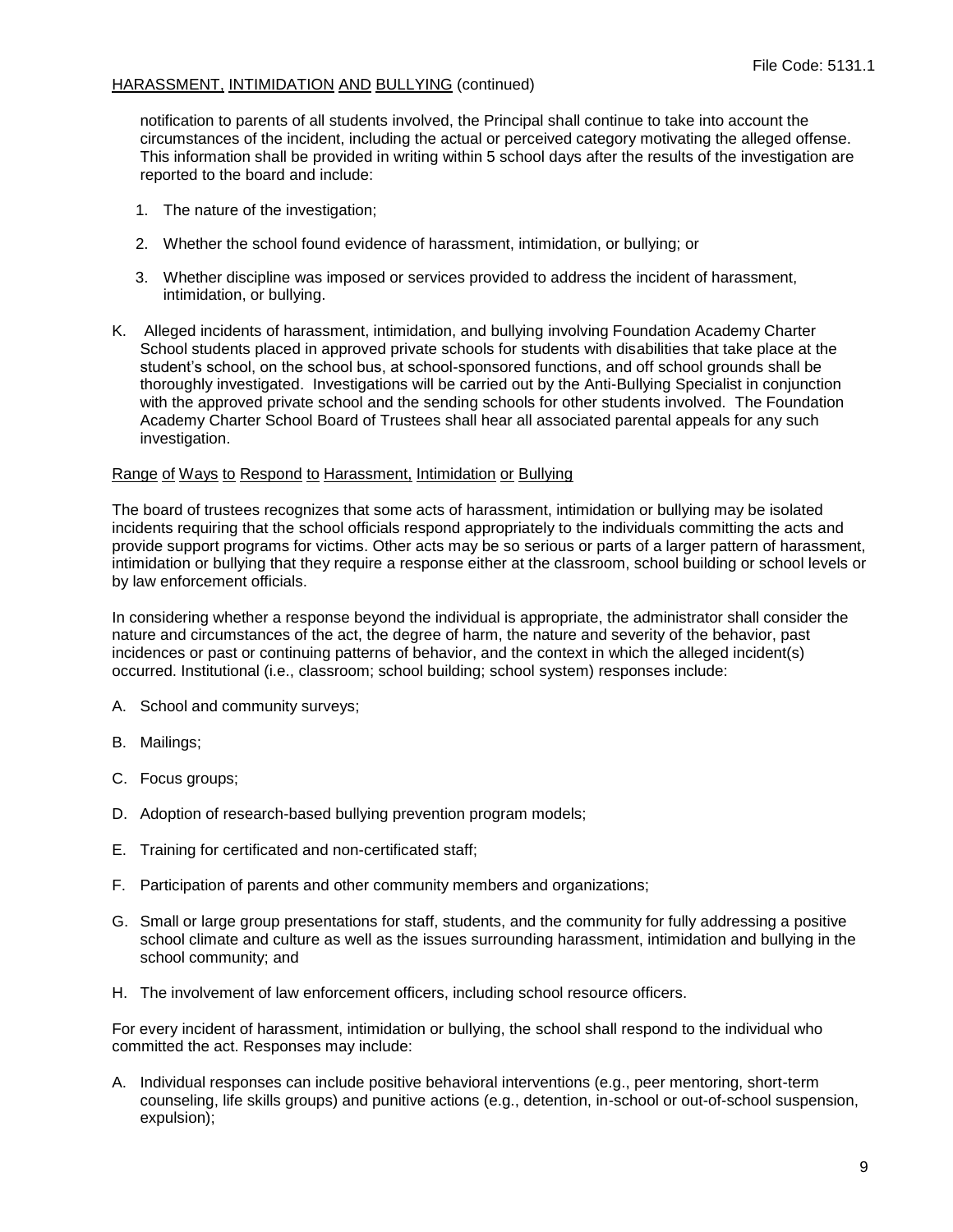- B. Classroom responses can include class discussions about an incident of harassment, intimidation or bullying, role plays, research projects, observing and discussing audio-visual materials on these subjects and skill-building lessons in courtesy, tolerance, assertiveness and conflict management;
- C. School responses can include theme days, learning station programs, parent programs and information disseminated to students and parents, such as fact sheets or newsletters explaining acceptable uses of electronic and wireless communication devices;
- D. School responses can include community involvement in policy review and development, professional development programs, adoption of curricula and school-wide programs and coordination with community-based organizations (e.g., mental health; health services; health facilities; law enforcement; faith-based).

The range of ways in which the school shall respond once an incident of harassment, intimidation or bullying is identified shall be defined by the principal in conjunction with the school anti-bullying specialist, and shall include an appropriate combination of counseling, support services, intervention services, and other programs as defined by the commissioner.

#### Retaliation and Reprisal Prohibited

The board prohibits reprisal or retaliation or false accusation against any person who witnesses and/or reports an act of harassment, intimidation or bullying by any student, school employee, board member, contracted service provider, visitor or volunteer. The consequence and appropriate remedial action for a person who engages in reprisal or retaliation or false accusation shall be determined by the chief executive officer and/or principal or their designee after consideration of the nature, severity and circumstances of the act, in accordance with case law and board policies and procedures.

Any act of retaliation or reprisal or false accusation against any person who reports an act of harassment, intimidation or bullying shall not be tolerated. Any student, school employee, board member, contracted service provider, volunteer or visitor who engages in the act of retaliation or reprisal or who falsely accuses another shall be subjected to consequence and appropriate remedial action. In cases where any state or federal law has allegedly been violated, the local law enforcement agency shall be notified.

#### A. Students

The consequences and appropriate remedial action for a student found to have engaged in retaliation, reprisal and/or falsely accused another as a means of harassment, intimidation or bullying shall be varied and graded according to the nature of the behavior, the developmental age of the student and the student's history of problem behaviors and performance, and shall be consistent with this policy. Consequences may include positive behavioral interventions, notification of the parents/guardians, up to and including short or long-term suspension or expulsion, as permitted by law;

#### B. School Employees

Consequences and appropriate remedial action for a school employee found to have engaged in retaliation, reprisal and/or falsely accused another as a means of harassment, intimidation or bullying shall be determined in accordance with board policies, procedures and agreements, up to and including suspension or dismissal from service;

#### C. Board Members

Consequences and appropriate remedial action for a board member found to have committed an act of harassment, intimidation, or bullying; or found to have engaged in retaliation, reprisal and/or falsely accused another as a means of harassment, intimidation or bullying shall be determined in accordance with board policies, procedures and agreements, up to and including a public sanction or filed ethics charges;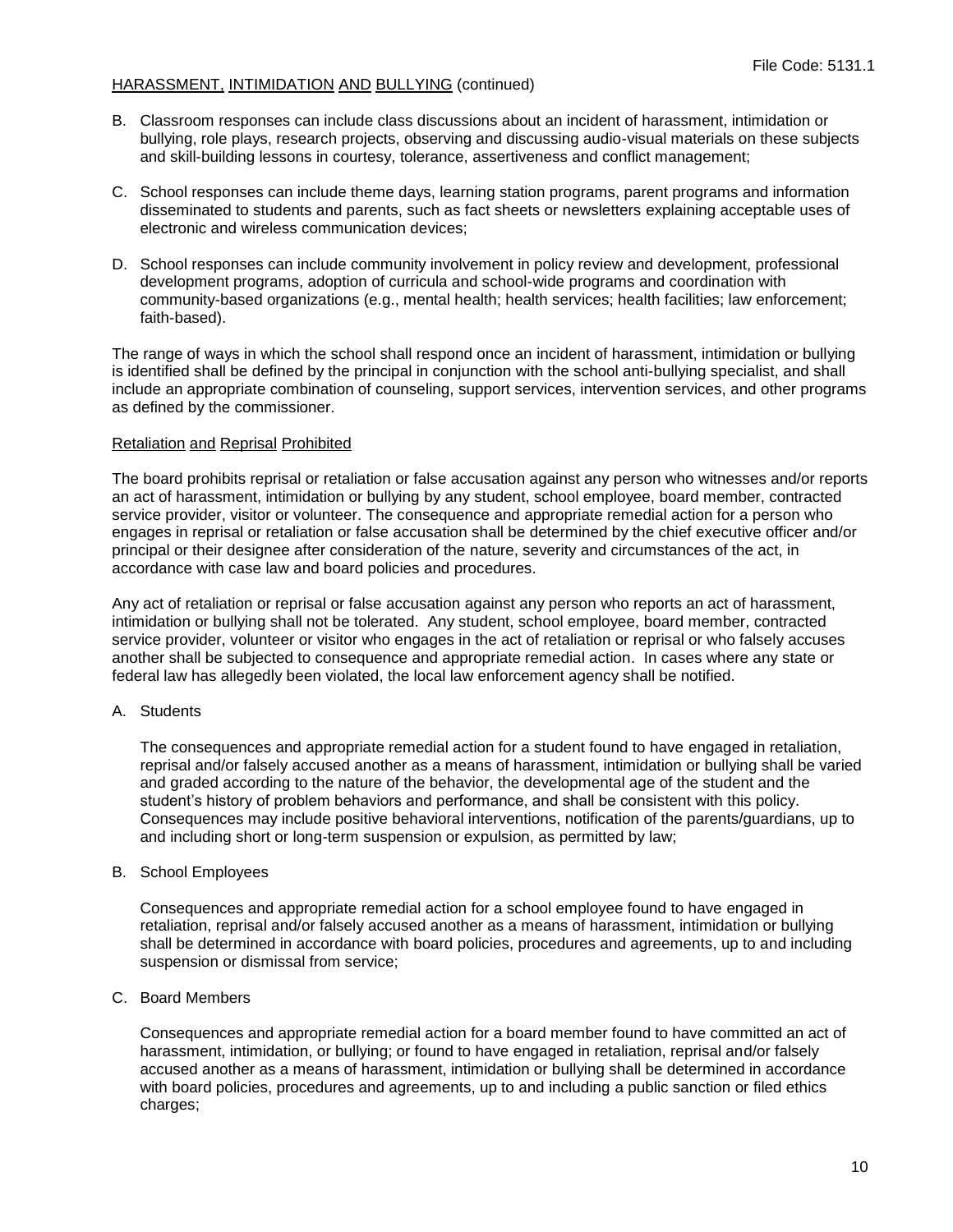D. Visitors, Volunteers, Contracted Service Providers, and All Other Persons

Consequences and appropriate remedial action for a visitor, volunteer, contracted service providers and all other persons found to have engaged in harassment, intimidation or bullying; or engaged in retaliation, reprisal and/or falsely accused another as a means of harassment, intimidation or bullying shall be determined by the chief executive officer after consideration of the nature, severity and circumstances of the act, including reports to appropriate law enforcement officials.

Consequences and remediation for students, employees, board members, visitors, volunteers, and contracted service providers, engaging in harassment, intimidation or bullying or engaged in retaliation, reprisal and/or false accusations may include the following:

- A. Consequences
	- 1. Admonishment;
	- 2. Temporary removal from the classroom or school;
	- 3. Deprivation of privileges
	- 4. Prohibited from access to the school facilities (visitors, vendors, board members, all other people);
	- 5. Classroom or administrative detention;
	- 6. Referral to disciplinarian;
	- 7. In-school suspension during the school week or the weekend;
	- 8. After-school programs;
	- 9. Out-of-school suspension (short-term or long-term);
	- 10. Legal action;
	- 11. Withholding of Increment;
	- 12. Suspension;
	- 13. Expulsion;
	- 14. Termination;
	- 15. Termination of service agreements or contracts (vendors, volunteers);
	- 16. Public sanction (board members);
	- 17. Ethics charges (some administrators, board members).
- B. Remedial Measures
	- 1. Personal
		- a. Restitution and restoration;
		- b. Mediation;
		- c. Peer support group;
		- d. Recommendations of a student behavior or ethics council;
		- e. Corrective instruction or other relevant learning or service experience;
		- f. Supportive student interventions, including participation of the intervention and referral services team;
		- g. Behavioral assessment or evaluation, including, but not limited to, a referral to the child study team, as appropriate;
		- h. Behavioral management plan, with benchmarks that are closely monitored;
		- i. Assignment of leadership responsibilities (e.g., hallway or bus monitor);
		- j. Involvement of school disciplinarian;
		- k. Counseling;
		- l. Conferences;
		- m. Treatment; or
		- n. Therapy.
	- 2. Environmental (Classroom, School Building or School System)
		- a. School and community surveys or other strategies for determining the conditions contributing to harassment, intimidation or bullying;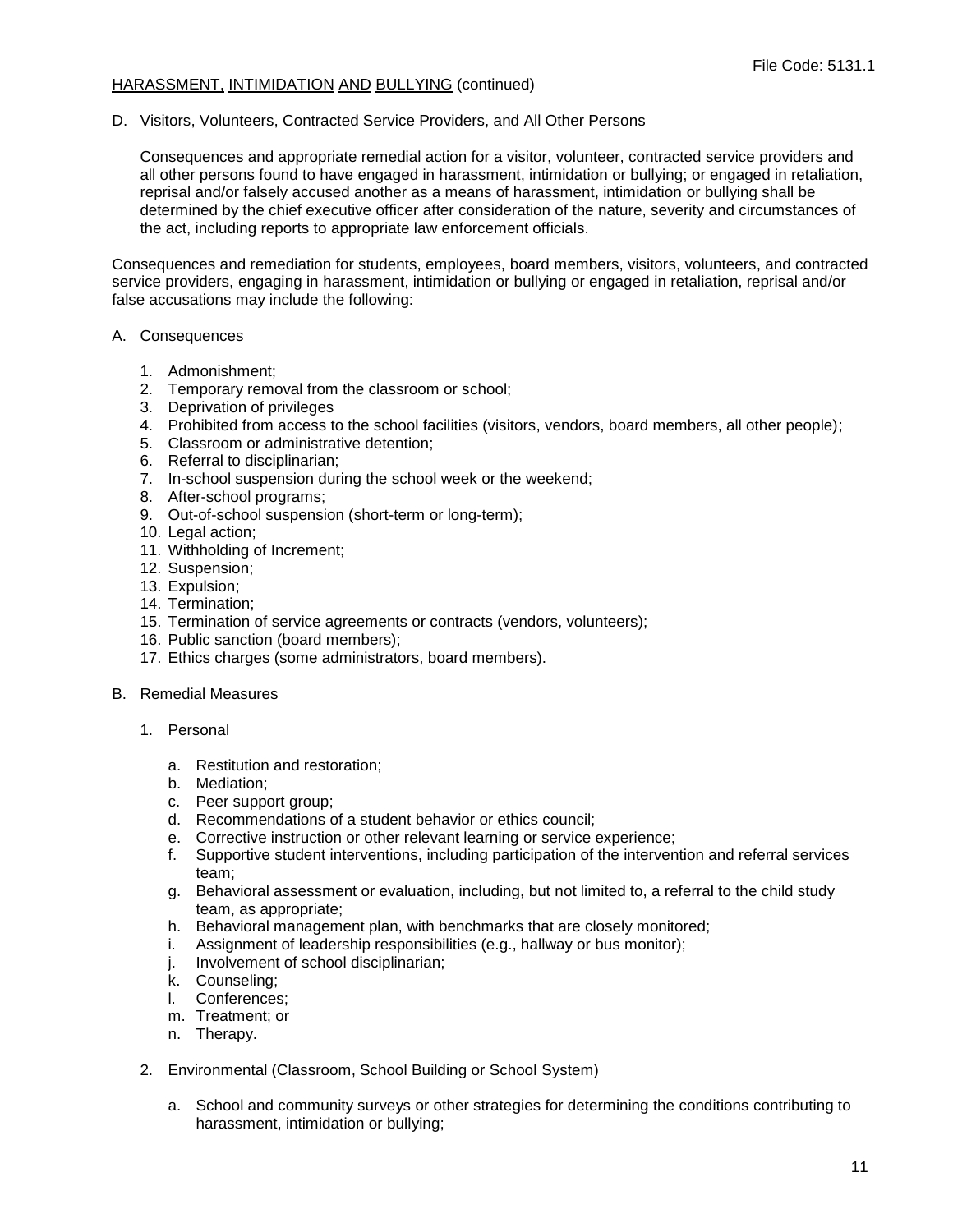- b. School culture change;
- c. School climate improvement;
- d. Adoption of research-based, systemic bullying prevention programs;
- e. School policy and procedures revisions;
- f. Modifications of schedules;
- g. Supervision;
- h. Small or large group presentations for fully addressing the behaviors and the responses to the behaviors;
- i. General professional development programs for certificated and non-certificated staff;
- j. Professional development plans for involved staff;
- k. Disciplinary action;
- l. Supportive institutional interventions, including participation of the intervention and referral services team;
- m. Conferences;
- n. Counseling.

#### Appeal Process

The parent or guardian may request a hearing before the board after receiving the information from the chief executive officer regarding the investigation. Any requests by parents for a hearing concerning the written information about an investigation must be filed with the Foundation Academies Board of Trustees Secretary no later than sixty calendar days after the written information is received by parents. The hearing shall be held within 10 days of the request. The board shall meet in executive session for the hearing to protect the confidentiality of the students. At the hearing the board may hear from the school anti-bullying specialist about the incident, recommendations for discipline or services, and any programs instituted to reduce such incidents.

At the next board of trustees meeting following its receipt of the report, the board shall issue a decision, in writing, to affirm, reject, or modify the chief executive officer's decision. The board's decision may be appealed to the Commissioner of Education, in accordance with law, no later than the 90 days after the issuance of the board's decision.

A parent, student, guardian, or organization may file a complaint with the Division on Civil Rights within 180 days of the occurrence of any incident of harassment, intimidation, or bullying based on membership in a protected group as enumerated in the "Law Against Discrimination."

### Week of Respect

The week beginning with the first Monday in October of each year is designated as a "Week of Respect" in the State of New Jersey. The school, in order to recognize the importance of character education, shall observe the week by providing age-appropriate instruction focusing on preventing harassment, intimidation, or bullying as defined by law (N.J.S.A. 18A:37-14). Throughout the school year the school shall provide ongoing age-appropriate instruction focusing on preventing harassment, intimidation, and bullying in accordance with the Core Curriculum Content Standards.

### **Training**

A. School Leaders

Any school leader who holds a position that requires the possession of a superintendent, principal, or supervisor endorsement shall complete training on issues of school ethics, school law, and school governance as part of the professional development for school leaders required in accordance with State Board of Education regulations. This training shall also include information on the prevention of harassment, intimidation, and bullying (N.J.S.A. 18A:26-8.2).

B. Teaching Staff Development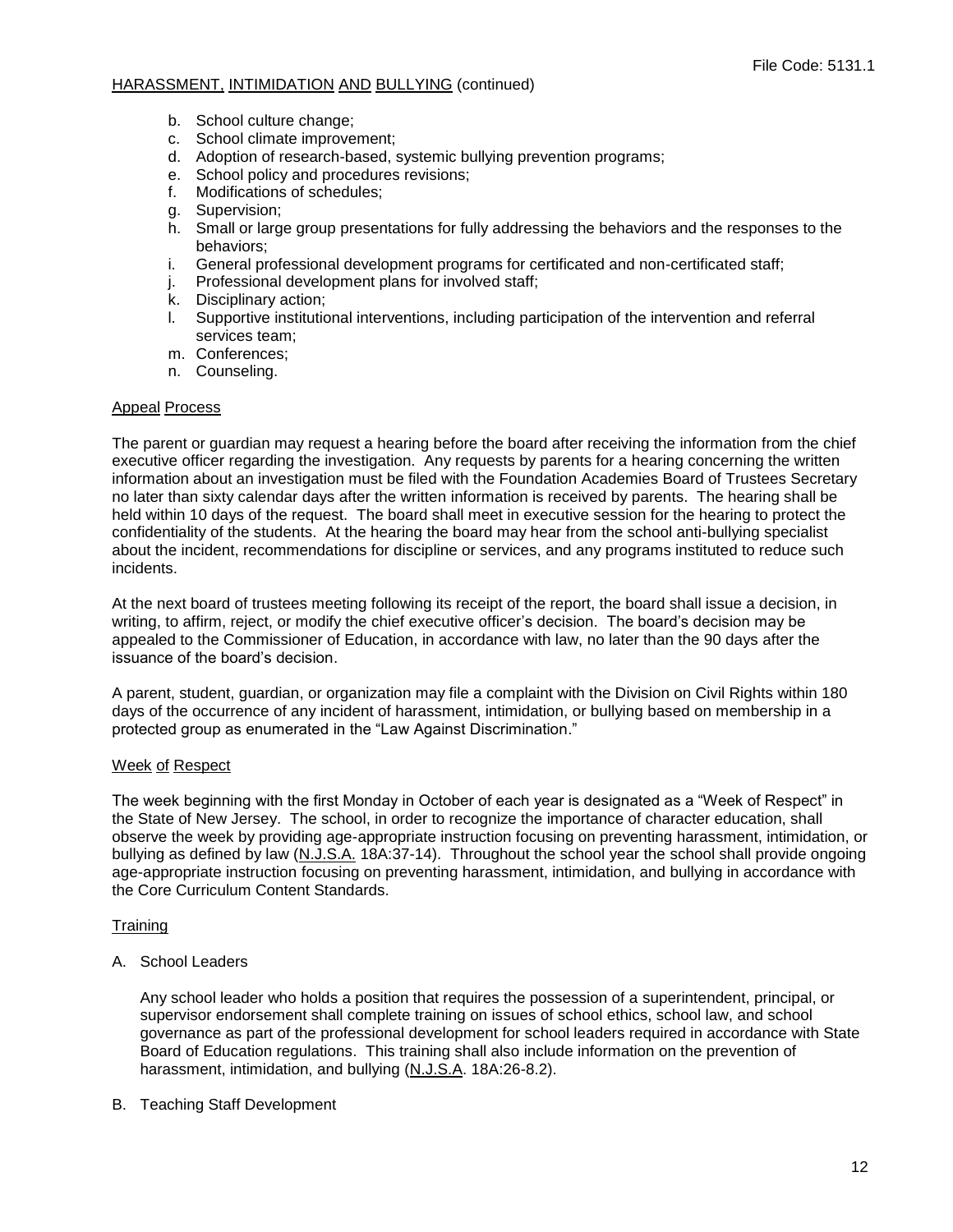Each public school teaching staff member shall complete at least two hours of instruction in suicide prevention, to be provided by a licensed health care professional with training and experience in mental health issues, in each professional development period. The instruction in suicide prevention shall include information on the relationship between the risk of suicide and incidents of harassment, intimidation, and bullying and information on reducing the risk of suicide in students who are members of communities identified as having members at high risk of suicide (N.J.S.A. 18A:6-112).

### C. Board Members

Within one year after being newly elected or appointed or being re-elected or re-appointed to the board of trustees, a board member shall complete a training program on harassment, intimidation, and bullying in schools, including a school's responsibilities as required by law (N.J.S.A. 18A:37-13 et seq.). A board member shall be required to complete the program only once (N.J.S.A. 18A:12-33).

D. Staff, Student and Volunteer Training

The school shall:

- 1. Provide training on the school's harassment, intimidation, or bullying policy to school employees and volunteers who have significant contact with students;
- 2. Provide ongoing staff training, in cooperation with the Department of Education, in fulfilling the reporting requirements;
- 3. Ensure that the training includes instruction on preventing bullying on the basis of the protected categories as required by law (N.J.S.A.18A:37-14) and other distinguishing characteristics that may incite incidents of discrimination, harassment, intimidation, or bullying; and
- 4. Develop a process for discussing the school's harassment, intimidation or bullying policy with students.

Information regarding the school policy against harassment, intimidation or bullying shall be incorporated into a school's employee training program and shall be provided to full-time and part-time staff, volunteers who have significant contact with students, and those persons contracted by the school to provide services to students.

Throughout the school year, the school shall provide ongoing age-appropriate instruction on preventing harassment, intimidation and bullying, consistent with the Core Curriculum Content Standards.

### Reporting to the Board

Two times each year between September 1 and January 1 and between January 1 and June 30, the school board shall hold a public hearing at which the chief executive officer will report to the board of trustees all acts of violence, vandalism, and harassment, intimidation, or bullying (HIB) which occurred during the previous reporting period. The report shall include the number of HIB reports in the school, the status of all investigations, the nature of the HIB, and other data required by law.

- A. The number of reports of harassment, intimidation, or bullying;
- B. The status of all investigations;
- C. The nature of the bullying based on one of the protected categories identified in N.J.S.A. 18A:37-14 such as race, color, religion, ancestry, national origin, gender, sexual orientation, gender identity and expression, or a mental, physical or sensory disability, or by any other distinguishing characteristic;
- D. The names of the investigators;
- E. The type and nature of any discipline imposed on any student engaged in harassment, intimidation, or bullying; and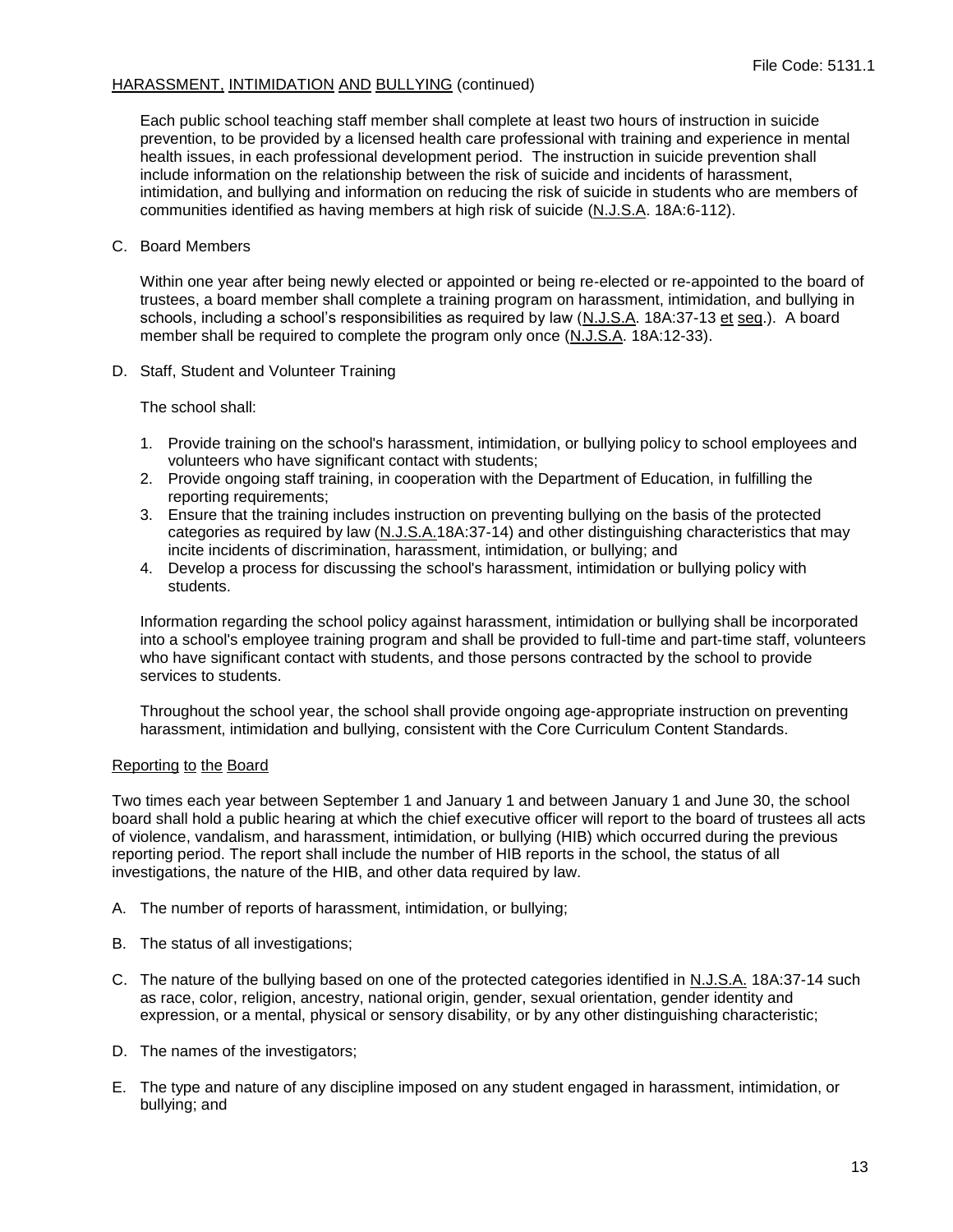F. Any other measures imposed, training conducted, or programs implemented, to reduce harassment, intimidation, or bullying.

#### Reporting to the Department of Education

The information, including but not limited to, oral reports, written reports or electronic reports shall also be reported once during each reporting period between September 1 and January 1 and between January 1 and June 30, to the Department of Education. The report shall include:

- A. Data broken down by the enumerated categories including the protected categories as listed above and the type of harassment, intimidation and bullying (any gesture; any written, verbal or physical act; or any electronic communication, whether it be a single or series of incidents); and
- B. Data broken down by each school.

The report shall be used to grade each school for the purpose of assessing its effort to implement policies and programs consistent with law (N.J.S.A. 18A:37-13 et seq.). The school shall receive a grade determined by averaging the grades of all the schools.

Each school shall post the grade received by the school on the homepage of the school's website. The information shall be posted on the websites within 10 days of the receipt of a grade by the school.

It shall be a violation to improperly release any confidential information not authorized by federal or State law for public release.

The chief executive officer will annually submit the report to the Department of Education utilizing the Electronic Violence and Vandalism Reporting system (EVVRS). The chief executive officer shall accurately report on each incident of violence, vandalism, alcohol and other drug abuse, and incident of harassment intimidation and bullying within each school. Any allegations of falsification of data will be reviewed by the board of trustees using the requirements and procedures set forth in N.J.A.C. 6A:16-5.3(g).

The State Board of Education shall impose penalties on any school employee who knowingly falsifies the report. Therefore, the chief executive officer shall make a reasonable effort to verify reports of violence, vandalism, and harassment, intimidation, or bullying. The board shall provide ongoing staff training, in cooperation with the Department of Education, in fulfilling the reporting requirements. .

#### Program Assessment and Review

Foundation Academies Charter School shall annually establish, implement, document, and assess bullying prevention programs or approaches, and other initiatives involving school staff, students, administrators, volunteers, parents, law enforcement and community members. The programs or approaches shall be designed to create school-wide conditions to prevent and address harassment, intimidation, and bullying.

#### Policy Development and Review

The school harassment, intimidation and bullying policy shall be adopted through a process that includes representation of parents or guardians, school employees, volunteers, students, administrators, and community representatives.

The school shall annually conduct a re-evaluation, reassessment, and review of this policy, making any necessary revisions and additions. The board shall include input from the school anti-bullying specialists in conducting its re-evaluation, reassessment, and review. The school shall transmit a copy of the revised policy to the appropriate executive county superintendent within 30 school days of the revision (beginning September 1, 2011).

### Publication, Dissemination and Implementation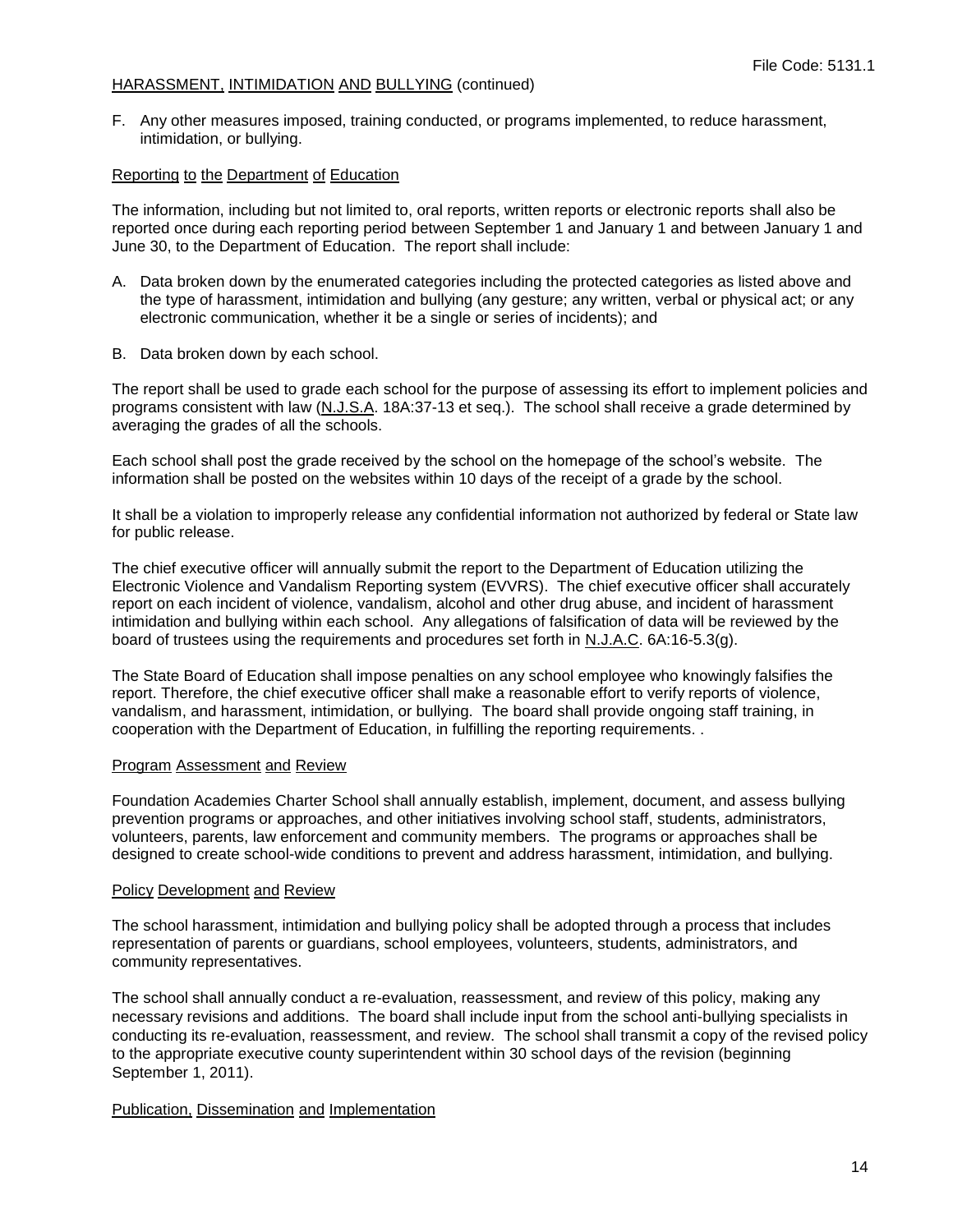In publicizing this policy, the community including students, staff, board members, contracted service providers, visitors and volunteers, shall be duly notified that the rules detailed within apply to any incident of harassment intimidation and bullying that takes place on school grounds**,** at any school-sponsored function or on a school bus, or off school grounds that substantially disrupts or interferes with the orderly operation of the school or the rights of other students in accordance with law.

The chief executive officer shall take the following steps to publicize this policy:

- A. Provide a link to this policy on a prominent place on each school's website;
- B. Distribute this policy annually to all staff, students and parents/guardians; and
- C. Print this policy in any school publication that sets forth the comprehensive rules, procedures and standards of student conduct and in student handbooks.

The school shall notify students and parents/guardians that the policy is available on the website. The school shall publish the name, school phone number, school address and school email address of the school antibullying coordinator and anti-bullying specialist on the home page of the website. The information concerning the school anti-bullying specialists shall also be maintained on the Department of Education's website.

Additionally, the school shall make available, in an easily accessible location of its website, the Department of Education's guidance document for the use by parent/guardians, students and staff to assist in resolving complaints concerning student harassment, intimidation or bullying.

The chief executive officer shall ensure that the rules for this policy are applied consistently with the school's code of student conduct (N.J.A.C. 6A:16-7) and all applicable laws and regulations. All disciplinary sanctions shall be carried out with necessary due process.

This and all related policies shall be reviewed on a regular basis.

| Adopted:             | October 27, 2011  |
|----------------------|-------------------|
| Revised:             | February 26, 2014 |
| NJSBA Review/Update: | September 2015    |
| Readopted:           |                   |

#### Key Words

Harassment, Intimidation, Bullying, False Accusation, Retaliation, Reprisal, Conduct, Discipline, Student **Conduct** 

| <b>Legal References:</b> | N.J.S.A. 2A:4A-60 et al. | Disclosure of juvenile information; penalties for<br>disclosure                                            |
|--------------------------|--------------------------|------------------------------------------------------------------------------------------------------------|
|                          | N.J.S.A. 10:5-1 et seq.  | Law Against Discrimination                                                                                 |
|                          | N.J.S.A. 18A:6-112       | Instruction on suicide prevention for public school<br>teaching staff                                      |
|                          | N.J.S.A. 18A:11-1        | General mandatory powers and duties                                                                        |
|                          | N.J.S.A. 18A:12-33       | Training program; requirements                                                                             |
|                          | N.J.S.A. 18A:17-46       | Reporting of certain acts by school employee;<br>annual report; public hearing (acts of violence)          |
|                          | N.J.S.A. 18A:25-2        | Authority over students                                                                                    |
|                          | N.J.S.A. 18A:26-8.2      | School leader defined; training as part of<br>professional development                                     |
|                          | N.J.S.A. 18A:36-19       | Student records; creation, maintenance and<br>retention, security and access; regulations;<br>nonliability |
|                          | N.J.S.A. 18A:36-19a      | Student records (Newly enrolled students; transfers                                                        |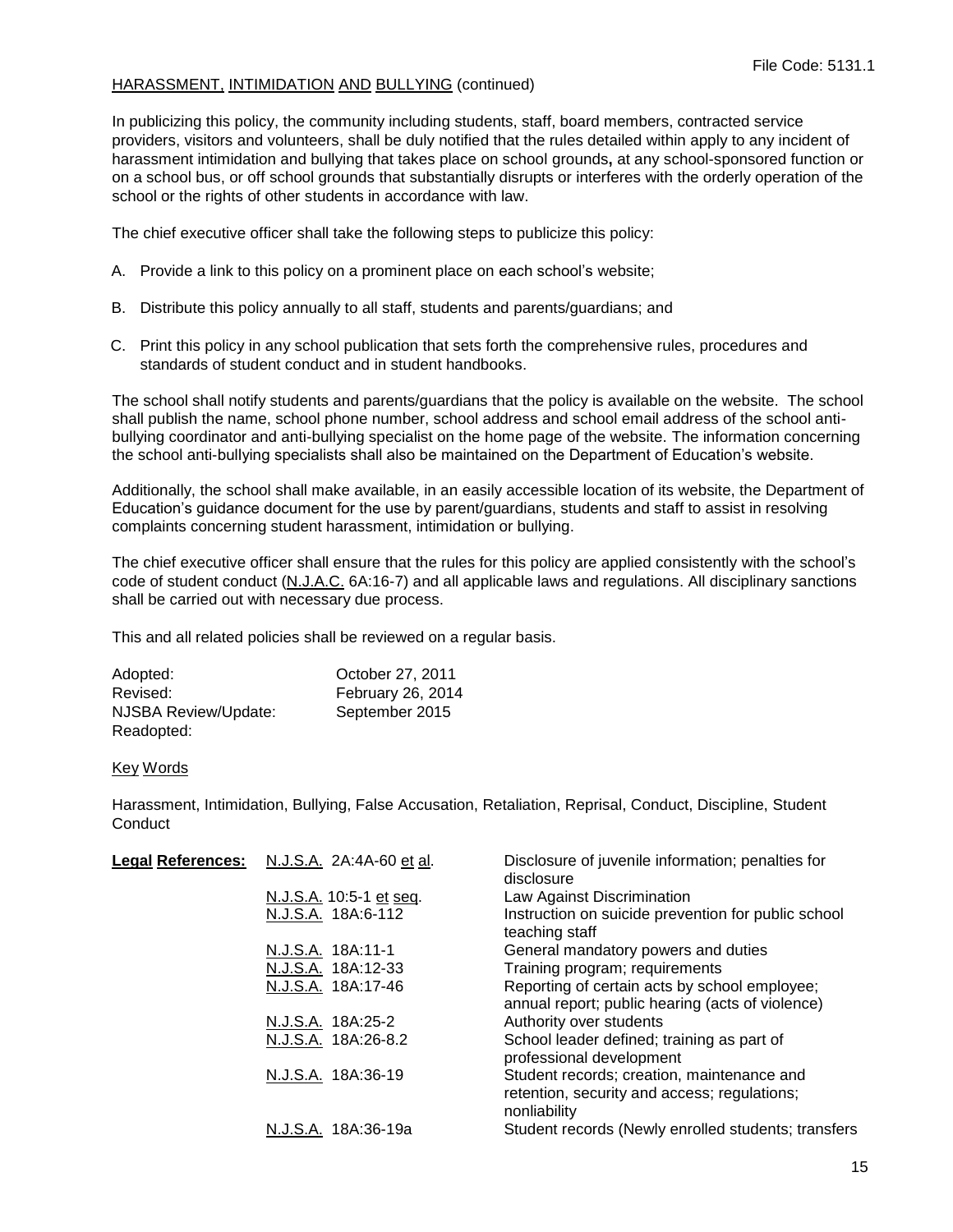|                              | of records, identification)                       |
|------------------------------|---------------------------------------------------|
| N.J.S.A. 18A:37-1 et seq.    | Submission of Students to Authority (Discipline)  |
| N.J.S.A. 18A:37-13 et seq.   | Anti-Bullying Bill of Rights Act                  |
| See particularly:            |                                                   |
| N.J.S.A. 18A:37-14, -15, -17 | Harassment, intimidation, and bullying            |
| N.J.S.A. 18A:54-20           | Powers of board (county vocational schools)       |
| N.J.A.C. 6A:14-2.8           | Discipline/suspension/expulsions (students with   |
|                              | disabilities)                                     |
| N.J.A.C. 6A:16-1.1 et seq.   | Programs to support student development (includes |
| See particularly:            | student conduct code)                             |
| N.J.A.C. 6A:16-7.1,          |                                                   |
| $-7.5, -7.7$                 |                                                   |
| N.J.A.C. 6A:32-12.1          | Reporting requirements                            |
| N.J.A.C. 6A:32-12.2          | School-level planning                             |
|                              |                                                   |

Gebser v. Lago Vista Independent School District 524 U.S. 274 (1989) United States Supreme Court addresses the standard by which a district will be held liable for sexual harassment of a student by a school employee under Title IX --requires actual notice and deliberate indifference.

Davis v. Monroe County Board of Education 526 U.S. 629 (1999) United States Supreme Court establishes the standard under which a school district may be liable under Title IX for sexual harassment of one student by another student. The district will be liable for damages only where the school officials are proven to have been deliberately indifferent to harassment of which it is actually aware. The harassment must be "severe, pervasive and objectively offensive."

Saxe v. State College Area School District 240 F.3d 200 (3<sup>rd</sup> Cir 2001) A Pennsylvania school district's anti-harassment policy was overly broad and therefore violated the Constitutional guarantee of freedom of speech.

L. W. v. Toms River Regional Schools Board of Education 189 N.J. 381 (2007) The New Jersey Supreme Court held that the standard under which a school district may be liable under the New Jersey Law Against Discrimination for student-on-student bullying or harassment is not the Title IX deliberate indifference standard, but is rather the same standard used under the NJLAD for hostile work environment cases. A district will be judged by whether the district's response met the "reasonable person" test: what would a reasonable person (teacher, supervisor, vice principal, principal, etc.) do in a similar situation. School districts will be shielded from liability under NJLAD when their preventive and remedial actions are reasonable in light of the totality of the circumstances.

| <b>Possible</b>         |              |                                                               |
|-------------------------|--------------|---------------------------------------------------------------|
| Cross References: *1220 |              | Ad hoc advisory committees                                    |
|                         | *1410        | Local units                                                   |
|                         | 3517         | Security                                                      |
|                         | *3541.33     | <b>Transportation safety</b>                                  |
|                         | *4131/4131.1 | Staff development; inservice education/visitation conferences |
|                         | 4148/4248    | Employee protection                                           |
|                         | *4231/4231.1 | Staff development; inservice education/visitation conferences |
|                         | 5000         | Concepts and roles for students                               |
|                         | 5010         | Goals and objectives for students                             |
|                         | *5020        | Role of parents/guardians                                     |
|                         | *5113        | Attendance, absences and excuses                              |
|                         | *5114        | Suspension and expulsion                                      |
|                         | *5124        | Reporting to parents/guardians                                |
|                         | *5131        | Conduct and discipline                                        |